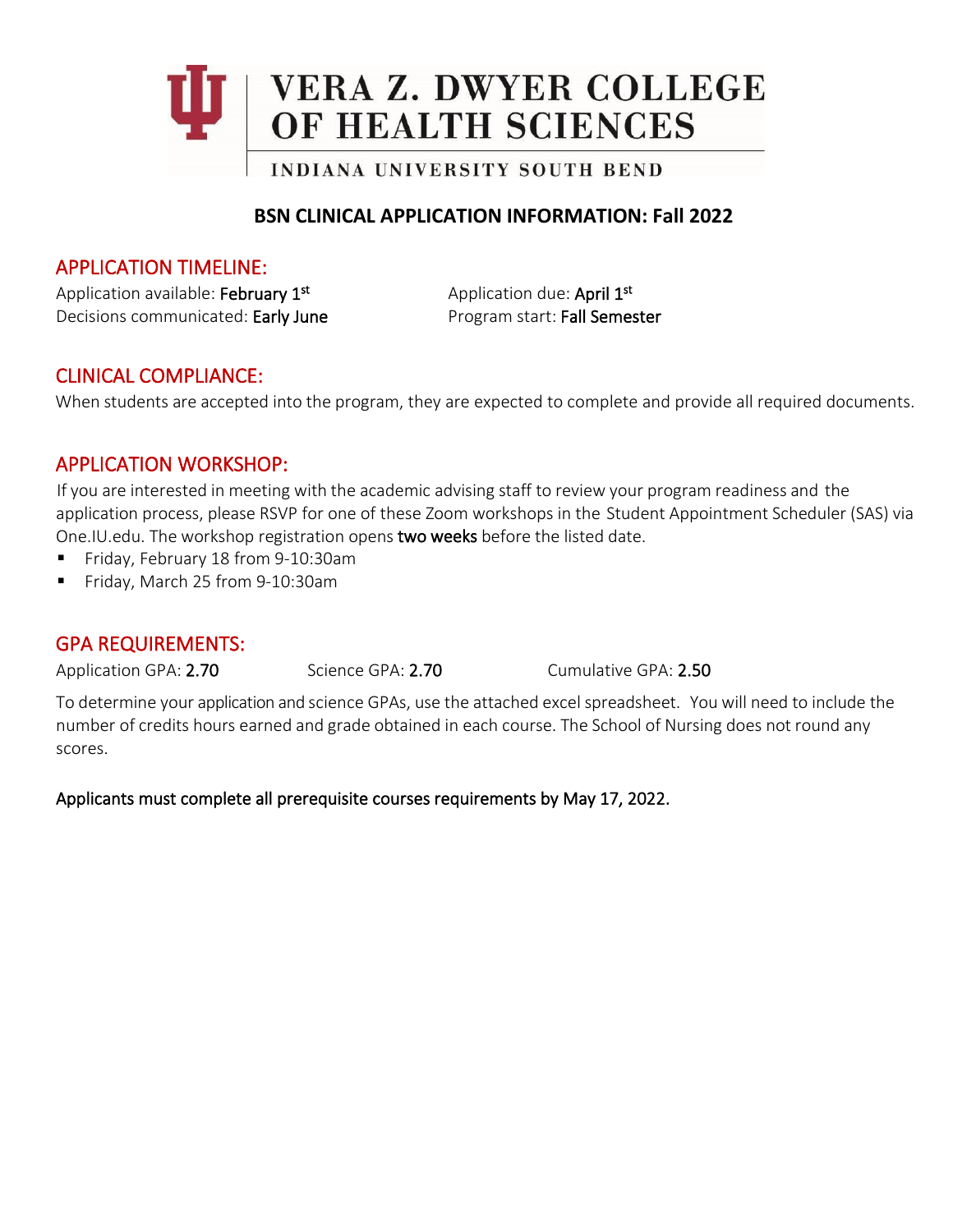# APPLICATION PREPARATION:

Before you begin the on-line BSN application, please have the following ready to upload:

Personal essay: Describe what it means to be a professional nurse and why you have chosen to pursue nursing as a career. Per federal guidelines, all patient information must be kept in strict confidence and consequently, not shared in any manner; this includes specific details of family illnesses. The essay must be double-spaced, with 1 inch margins and 12 pt. font (1 page maximum). Please include your student identification number ONLY on the top right corner.

#### Once you have this document ready to be uploaded, please complete the application on-line at: [https://iu.co1.qualtrics.com/jfe/form/SV\\_ePq28rCiLwlMVYq](https://iu.co1.qualtrics.com/jfe/form/SV_ePq28rCiLwlMVYq)

# RANKING:

- Application GPA (the weighted GPA of all program prerequisite courses): Exact GPA on a 4.0 scale is awarded for a total of 30%.
- Science GPA (the weighted GPA of the program prerequisite science courses): Exact GPA on a 4.0 scale is awarded for a total of 25%.
- Essay (the average of reviewers' scores): Up to 4 points are awarded for a total of 15%.
- **EX** Campus Enrollment (the weight assigned to the type of institution where the program prerequisite courses were taken): Up to 4 points are awarded for a total of 15%
	- 4: All program prerequisite courses taken at IUSB
	- 3: Any transfer credits from another IU system institution
	- 2: Any transfer credits from another bachelor degree granting institution
	- 1: Any transfer credits from a 2 year institution with which IU has a formal agreement (i.e. Ivy Tech)
	- 0: Any transfer credits from a 2 year institution with which IU DOES NOT have an agreement
- Course Repeat (the weight assigned to the number of program prerequisite courses that were repeated): Up to 4 points are awarded for a total of 15%.
	- 4: No repeats of any program prerequisite courses
	- 3: Repeat of 1 non-science course
	- 2: Repeat of 1 science course
	- 1: Repeat of 1 science course and 1 non-science course OR Repeat of 2 non-science courses
	- 0: Repeat of 2 science courses OR 3 non-science courses OR 1 science and 2 non science course